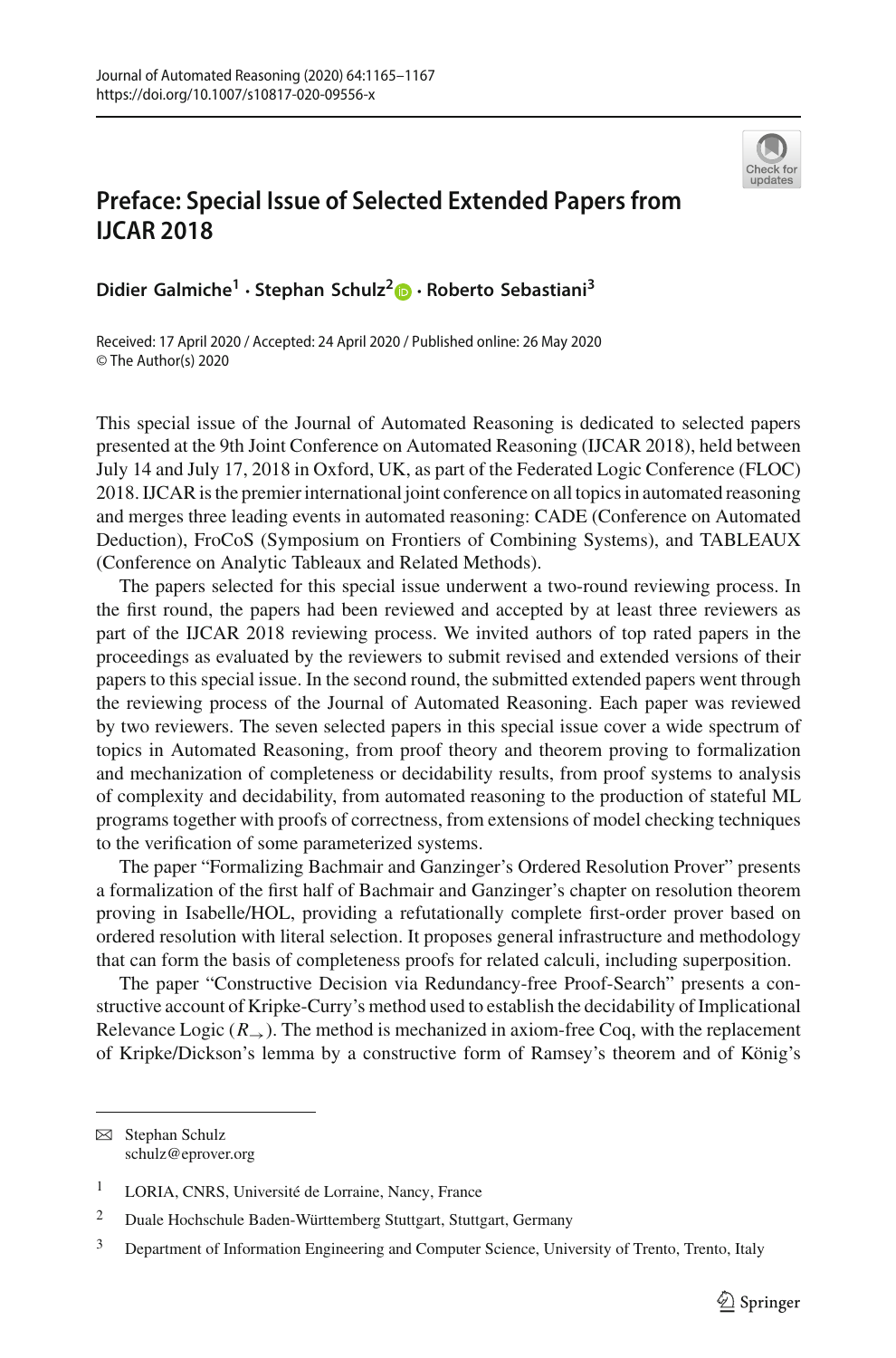lemma by an inductive form of Brouwer's Fan theorem. The abstract proof is instantiated to get a constructive decision procedure for *R*→.

The paper "From QBFs to MALL and back via focussing: Fragments of multiplicative additive linear logic for each level of the polynomial hierarchy" investigates how to extract alternating time bounds from 'focussed' proof systems, with a refinement of focussing to consider deterministic computations in proof search. It provides fragments of Multiplicative Additive Linear Logic (MALL) with weakening, that are complete for each level of the polynomial hierarchy. This refines the well-known results that both MALL and MALL with weakening are PSPACE-complete.

The paper "Simulating Strong Practical Proof Systems with Extended Resolution" focuses on two proof systems: DRAT, used in SAT solving, and DPR that is a generalization of DRAT that allows for short proofs without the need of new variables. The paper shows that, from the viewpoint of proof complexity, these two systems are no stronger than extended resolution. It shows first that extended resolution polynomially simulates DRAT and secondly that DRAT polynomially simulates DPR. The simulations have been implemented and evaluated.

The paper "Probably Partially True Satisfiability for Lukasiewicz Infinitely-valued Probabilistic Logic and Related Topics" considers probabilistic-logic reasoning in a context that allows for "partial truths", with a focus on computational and algorithmic properties of nonclassical Lukasiewicz Infinitely-valued Probabilistic Logic. It studies the satisfiability of joint probabilistic assignments, which are called LIPSAT. This work provides linear algebraic methods that guarantee polynomial size witnesses, placing LIPSAT complexity in the NP-complete class. An exact satisfiability decision algorithm is also presented.

The paper "Proof-Producing Synthesis of CakeML from Monadic HOL Functions" provides an automatic method for producing stateful ML programs together with proofs of correctness from monadic functions in HOL. It has been developed in the HOL4 theorem prover. The proposed mechanism supports references, exceptions, and I/O operations, and can generate functions manipulating local state, which can then be encapsulated for use in a pure context. This approach is applied to several non-trivial examples.

The paper "Parameterized Model Checking on the TSOWeak Memory Model" presents an extended version of the Model Checking Modulo Theories (MCMT) framework for verifying parameterized systems under the total store ordering (TSO) weak memory model. It proposes an axiomatic theory of this memory model based on relations over (read, write) events, a model-specific backward reachability algorithm and an SMT solver for reasoning about the formulas in this model. This framework has been implemented in the model checker Cubicle-W.

We thank the authors for their very valuable contributions, and we are especially grateful to the reviewers for their thorough and extensive feedback. We also thank Tobias Nipkow, the Editor-In-Chief of the Journal of Automated Reasoning, for his help and support for this special issue.

**Acknowledgements** Open Access funding provided by Projekt DEAL.

**Open Access** This article is licensed under a Creative Commons Attribution 4.0 International License, which permits use, sharing, adaptation, distribution and reproduction in any medium or format, as long as you give appropriate credit to the original author(s) and the source, provide a link to the Creative Commons licence, and indicate if changes were made. The images or other third party material in this article are included in the article's Creative Commons licence, unless indicated otherwise in a credit line to the material. If material is not included in the article's Creative Commons licence and your intended use is not permitted by statutory